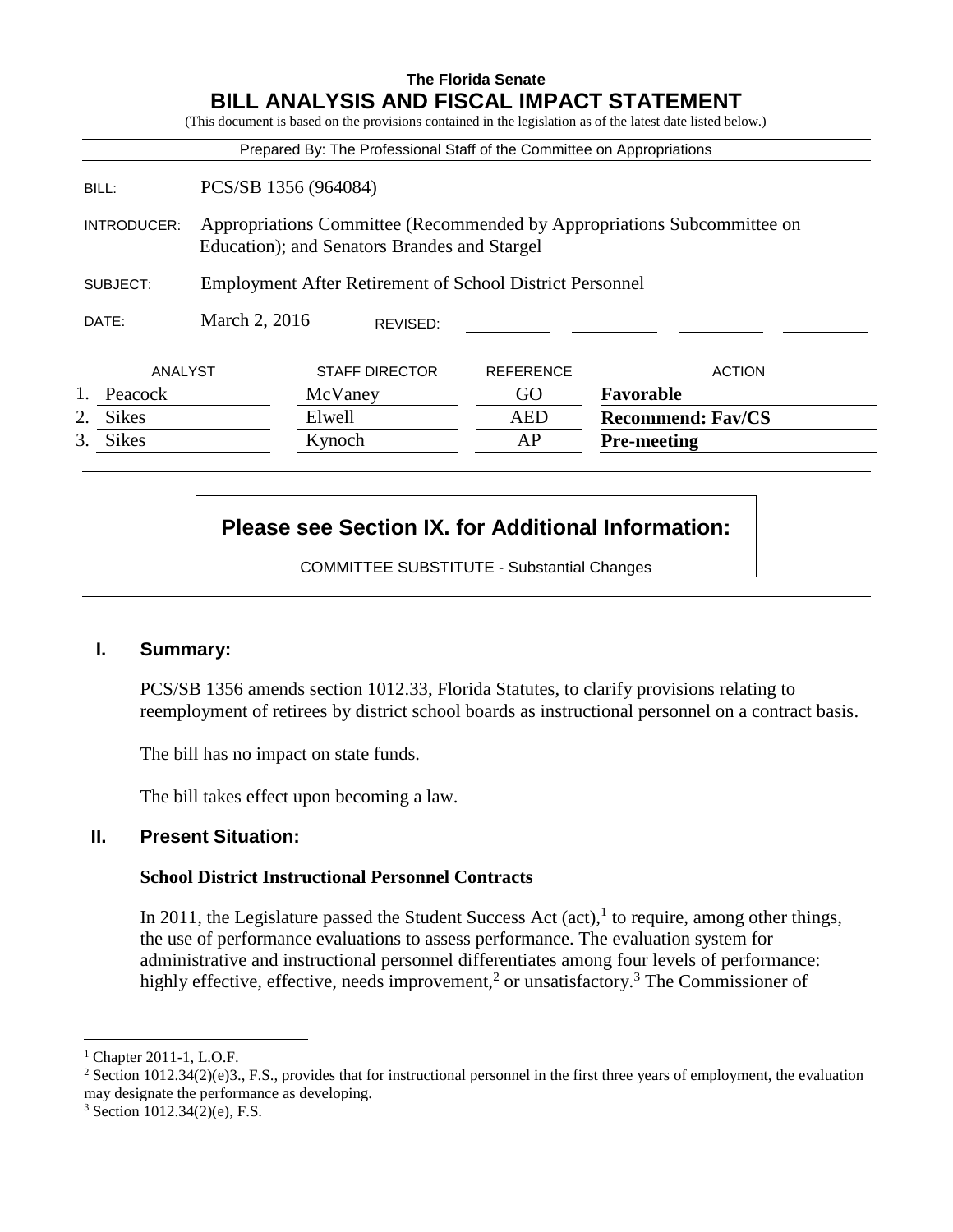Education is required to consult with experts, instructional personnel, school administrators, and education stakeholders in developing the criteria for the performance levels.

Prior to 2011, instructional personnel with as little as three years of service could be granted a professional service contract, which provided for automatic renewal of the contract unless the superintendent charged the employee with unsatisfactory performance.<sup>4</sup> For instructional personnel hired on or after July 1, 2011, the act, in effect, provides that professional service contracts and tenure may no longer be given to any instructional personnel who do not currently have a professional service contract.

Specifically, the act provides that employees hired on or after July 1, 2011, must be awarded probationary contracts for a period of one year upon initial employment in a school district.<sup>5</sup> Probationary contract employees may be dismissed without cause or may resign without breach of contract.<sup>6</sup> The district may not award a probationary contract more than once to the same employee.<sup>7</sup> The school district may award an annual contract upon the successful completion of a probationary contract.<sup>8</sup> An annual contract is an employment contract for a period of no longer than one school year, which the district school board may choose to award or not award at the end of the contract term without cause.<sup>9</sup> Instructional personnel with an annual contract may be suspended or dismissed at any time during the term of the contract for just cause.<sup>10</sup>

In addition, the act links the renewal of a professional service contract, for those employees who have a professional service contract, to the employee's performance evaluation.<sup>11</sup> If an employee who holds a professional service contract is not performing his or her duties in a satisfactory manner, the act requires such an employee to receive notice and be placed on probation.<sup>12</sup> If the employee receives two consecutive annual performance evaluations of unsatisfactory, two annual performance evaluations of unsatisfactory within a three-year period, or three consecutive annual performance evaluations of needs improvement or a combination of needs improvement and unsatisfactory, the district may terminate or not renew the employee's contract.<sup>13</sup>

#### **The Florida Retirement System**

The Florida Retirement System (FRS) was established in 1970 when the Legislature consolidated the Teachers' Retirement System, the State and County Officers and Employees' Retirement System, and the Highway Patrol Pension Fund. In 1972, the Judicial Retirement System was added to the FRS, and in 2007, the membership of the Institute of Food and Agricultural Sciences Supplemental Retirement Program was included in the Regular Class of the FRS as a

7 *Id.*

<sup>4</sup> *See* s. 1012.33(3)(e), F.S. (2010).

<sup>5</sup> Section 1012.335(2)(a), F.S.

 $6$  Section 1012.335(1)(c), F.S.

<sup>8</sup> Section 1012.335(2)(a), F.S.

 $9$  Section 1012.335(1)(a), F.S.

 $10$  Section 1012.335(4), F.S.

 $11$  Section 1012.33(3), F.S.

 $12$  Section 1012.34(4)(b), F.S.

<sup>&</sup>lt;sup>13</sup> See ss. 1012.33 and 1012.34, F.S.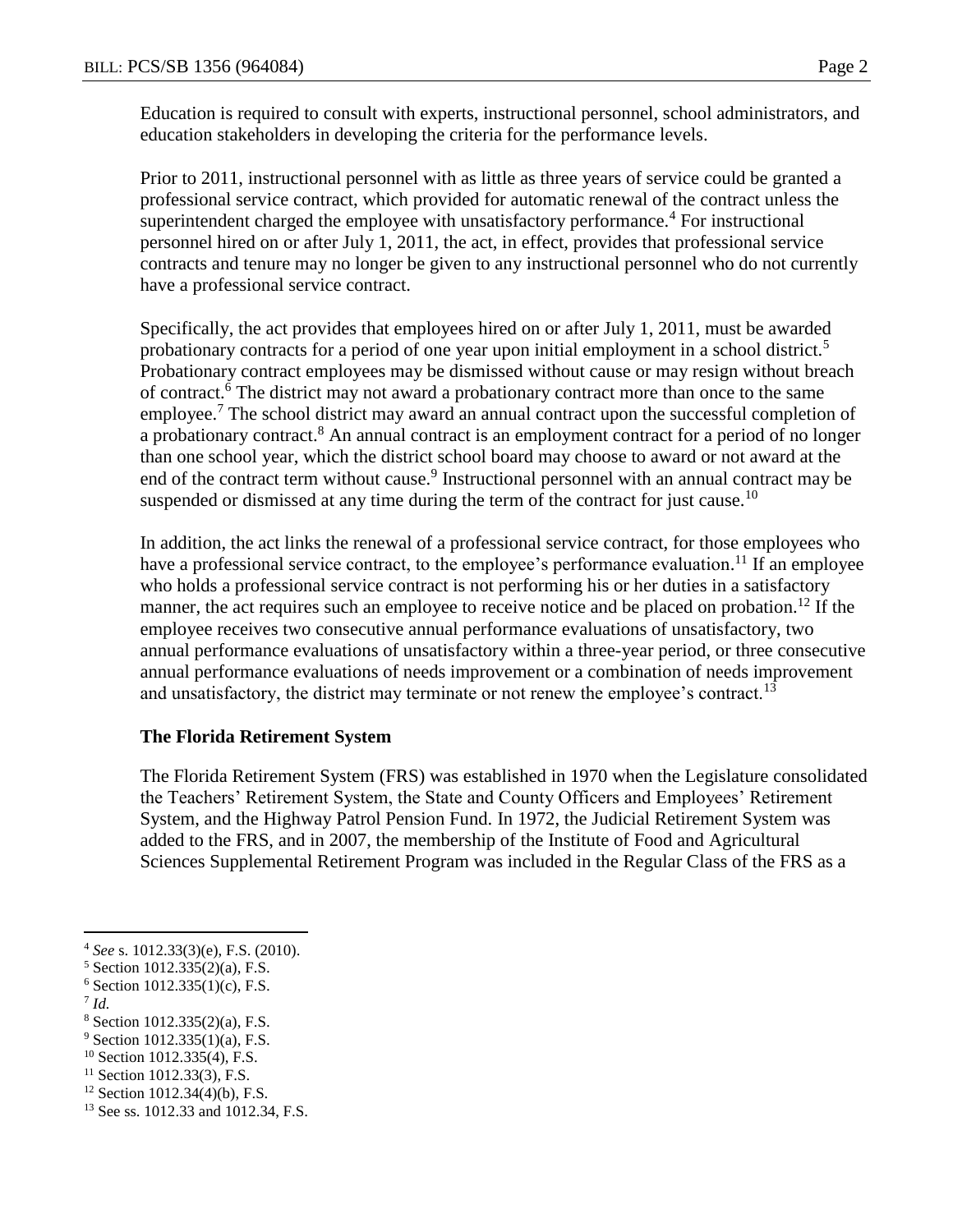closed group.<sup>14</sup> The FRS is a contributory system, with most members contributing three percent of their salaries.<sup>15</sup>

The FRS is a multi-employer, contributory plan, governed by the Florida Retirement System Act in Ch. 121, F.S. As of June 30, 2014, the FRS had 622,089 active members, 363,034 annuitants, 16,137 disabled retirees, and 38,058 active participants of the Deferred Retirement Option Program (DROP).<sup>16</sup> As of June 30, 2014, the FRS consisted of 1,014 total employers and is the primary retirement plan for the employees and officers of state and county government agencies, district school boards, Florida College institutions, and state universities, as well as the employees and officers of the 186 cities and 262 special districts that have elected to join the system.<sup>17</sup>

The membership of the FRS is divided into five membership classes:

- The Regular Class<sup>18</sup> consists of 537,993 active members, plus 5,402 in renewed membership;
- The Special Risk Class<sup>19</sup> includes 68,593 active members;
- The Special Risk Administrative Support Class<sup>20</sup> has 84 active members;
- The Elected Officers' Class<sup>21</sup> has 2,040 active members, plus 147 in renewed membership; and
- The Senior Management Service Class<sup>22</sup> has  $7,607$  members, plus 184 in renewed membership.<sup>23</sup>

# *Investment Plan*

In 2000, the Legislature created the Public Employee Optional Retirement Program (investment plan), a defined contribution plan offered to eligible employees as an alternative to the FRS Pension Plan.

<sup>&</sup>lt;sup>14</sup> The Florida Retirement System Pension Plan and Other State Administered Systems Comprehensive Annual Financial Report Fiscal Year Ended June 30, 2014, at p. 29. Available online at: [https://www.rol.frs.state.fl.us/forms/2013-](https://www.rol.frs.state.fl.us/forms/2013-14_CAFR.pdf) [14\\_CAFR.pdf.](https://www.rol.frs.state.fl.us/forms/2013-14_CAFR.pdf)

<sup>&</sup>lt;sup>15</sup> Prior to 1975, members of the FRS were required to make employee contributions of either four percent for Regular Class employees or six percent for Special Risk Class members. Employees were again required to contribute to the system after July 1, 2011. Members in the Deferred Retirement Option Program do not contribute to the system.

<sup>&</sup>lt;sup>16</sup> Florida Retirement System Annual Financial Report Fiscal Year Ended June 30, 2014, at 112.

<sup>17</sup> *Id.*, at 146.

<sup>&</sup>lt;sup>18</sup> The Regular Class is for all members who are not assigned to another class. (Section 121.021(12), F.S.)

 $19$  The Special Risk Class is for members employed as law enforcement officers, firefighters, correctional officers, probation officers, paramedics and emergency technicians, among others. (Section 121.0515, F.S.)

<sup>&</sup>lt;sup>20</sup> The Special Risk Administrative Support Class is for a special risk member who moved or was reassigned to a nonspecial risk law enforcement, firefighting, correctional, or emergency medical care administrative support position with the same agency, or who is subsequently employed in such a position under the Florida Retirement System. Section 121.0515(8), F.S.

<sup>&</sup>lt;sup>21</sup> The Elected Officers' Class is for elected state and county officers, and for those elected municipal or special district officers whose governing body has chosen Elected Officers' Class participation for its elected officers. Section 121.052, F.S.

 $22$  The Senior Management Service Class is for members who fill senior management level positions assigned by law to the Senior Management Service Class or authorized by law as eligible for Senior Management Service designation. (Section 121.055, F.S.)

<sup>&</sup>lt;sup>23</sup> All figures from Florida Retirement System Annual Financial Report Fiscal Year Ended June 30, 2014, at 115.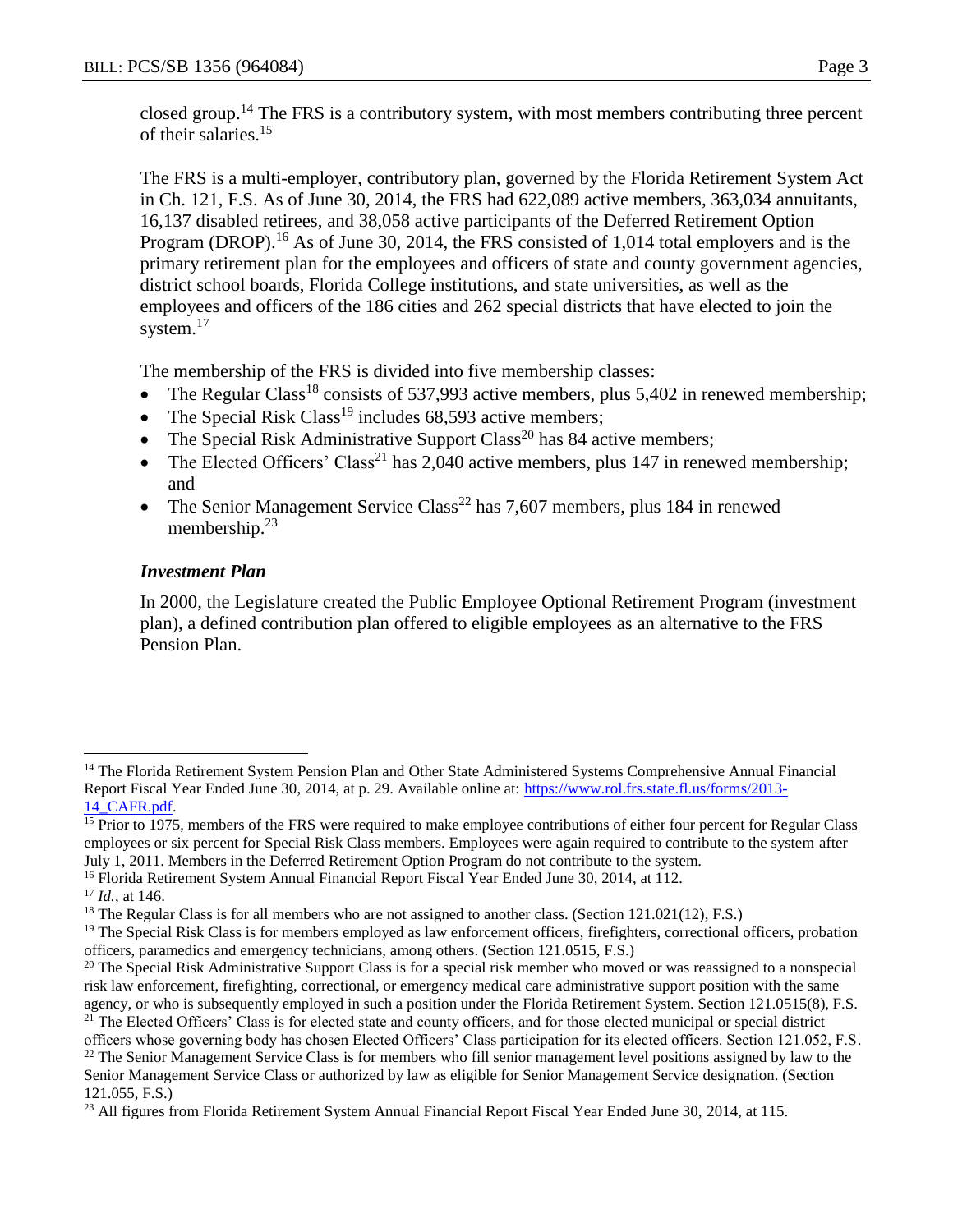Benefits under the investment plan accrue in individual member accounts funded by both employee and employer contributions and investment earnings. Benefits are provided through employee-directed investments offered by approved investment providers.

A member vests immediately in all employee contributions paid to the investment plan.<sup>24</sup> With respect to the employer contributions, a member vests after completing one work year of employment with an FRS employer.<sup>25</sup> Vested benefits are payable upon termination or death as a lump-sum distribution, direct rollover distribution, or periodic distribution.<sup>26</sup> The investment plan also provides disability coverage for both in the line of duty and regular disability retirement benefits.<sup>27</sup> An FRS member who qualifies for disability while enrolled in the investment plan must apply for benefits as if the employee were a member of the pension plan. If approved for retirement disability benefits, the member is transferred to the pension plan.<sup>28</sup>

The State Board of Administration (SBA) is primarily responsible for administering the investment plan.<sup>29</sup> The SBA is comprised of the Governor as chair, the Chief Financial Officer, and the Attorney General.<sup>30</sup>

#### *Pension Plan*

The pension plan is administered by the secretary of the Department of Management Services through the Division of Retirement.<sup>31</sup> Investment management of the pension plan assets is handled by the State Board of Administration.

Any member initially enrolled in the pension plan before July 1, 2011, vests in the pension plan after completing six years of service with an FRS employer.<sup>32</sup> For members enrolled on or after July 1, 2011, the member vests in the pension plan after eight years of creditable service.<sup>33</sup> Benefits payable under the pension plan are calculated based on the member's years of creditable service multiplied by the service accrual rate multiplied by the member's average final compensation.<sup>34</sup> For most members of the pension plan, normal retirement occurs at 30 years of service or age 62.<sup>35</sup> For members in the Special Risk and Special Risk Administrative Support

<sup>&</sup>lt;sup>24</sup> Section 121.4501(6)(a), F.S.

 $25$  If a member terminates employment before vesting in the investment plan, the nonvested money is transferred from the member's account to the SBA for deposit and investment by the SBA in its suspense account for up to five years. If the member is not reemployed as an eligible employee within five years, then any nonvested accumulations transferred from a member's account to the SBA's suspense account are forfeited. (Section  $121.4501(6)(b) - (d)$ , F.S.)

<sup>26</sup> Section 121.591, F.S.

 $27$  Section 121.4501(16), F.S.

<sup>&</sup>lt;sup>28</sup> Pension plan disability retirement benefits, which apply for investment plan members who qualify for disability, compensate an in the line of duty disabled member up to 65 percent of the average monthly compensation as of the disability retirement date for special risk class members. Other members may receive up to 42 percent of the member's average monthly compensation for disability retirement benefits. If the disability occurs other than in the line of duty, the monthly benefit may not be less than 25 percent of the average monthly compensation as of the disability retirement date. Section 121.091(4)(f), F.S.

<sup>29</sup> Section 121.4501(8), F.S.

<sup>30</sup> FLA.CONST. art. IV, s. 4.

<sup>&</sup>lt;sup>31</sup> Section 121.025, F.S.

 $32$  Section 121.021(45)(a), F.S.

<sup>33</sup> Section 121.021(45)(b), F.S.

<sup>34</sup> Section 121.091, F.S.

<sup>35</sup> Section 121.021(29)(a)1., F.S.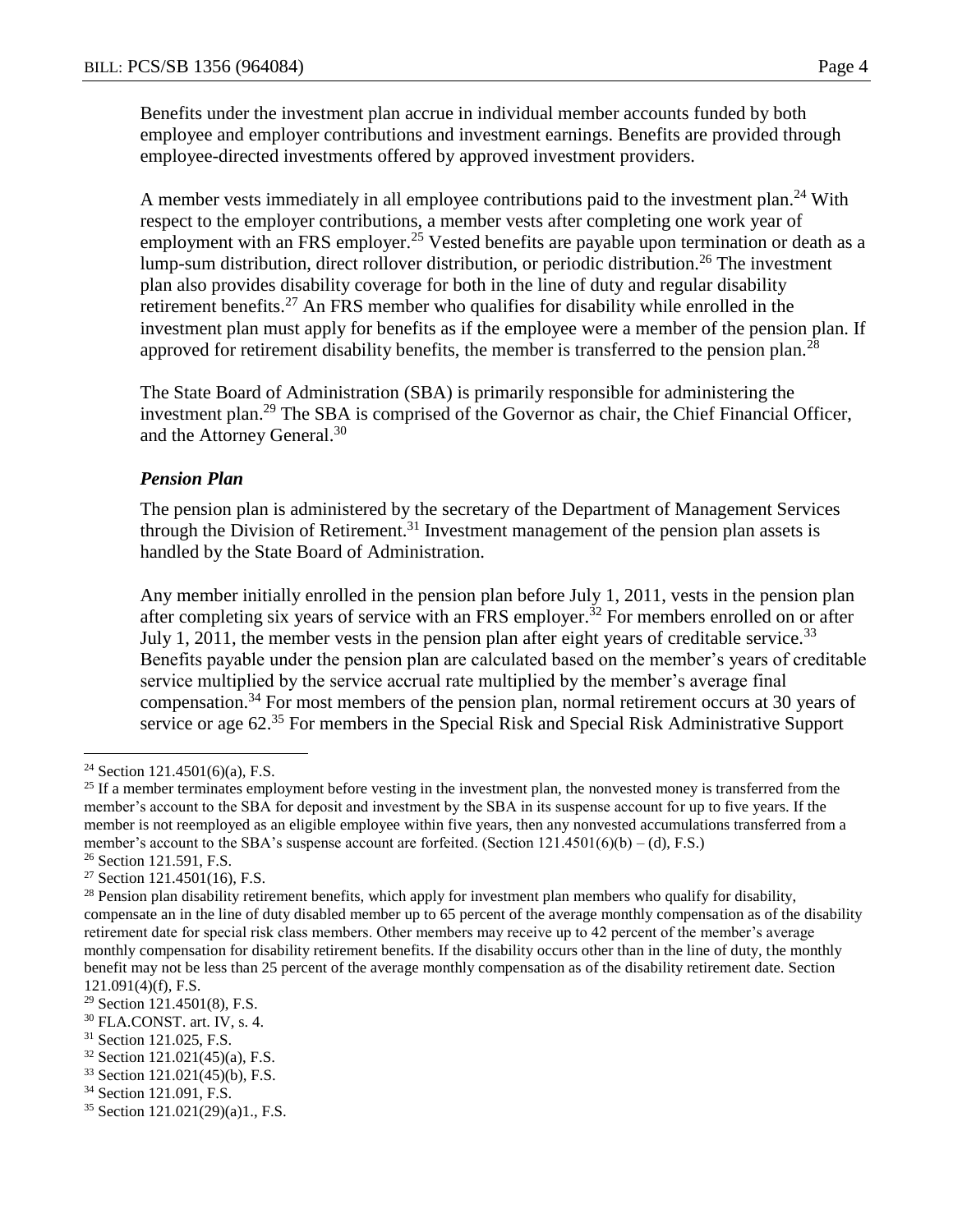Classes, normal retirement occurs at 25 years of service or age 55.<sup>36</sup> Members initially enrolled in the pension plan on or after July 1, 2011, have longer vesting requirements. For unreduced benefits for members initially enrolled after that date, most members must complete 33 years of service or attain age 65, and members in the Special Risk classes must complete 30 years of service or attain age  $60<sup>37</sup>$ 

# *Deferred Retirement Option Program*

All membership classes in the Pension Plan permit enrollment in a Deferred Retirement Option Program (DROP) under which a participant may extend employment for an additional five years and receive a lump sum benefit at a fixed rate of interest for that additional service.<sup>38</sup> Certain instructional personnel in district school boards may participate in DROP for an additional 36 months.<sup>39</sup> Enrollment in DROP requires the participant to serve the employer with a deferred resignation from employment at the end of the period. Current law provides that members who reach their normal retirement date based on service before they reach age 62, or age 55 for Special Risk members, may defer participation in DROP to the 12 months immediately following the attainment of age 57, or  $52<sup>40</sup>$ 

# *Employment after Retirement*

Section 121.091, F.S., governs the payment of benefits under the FRS. For the purposes of the pension plan, a "retiree" means a former member of the FRS or an existing system who has terminated employment and is receiving benefit payments from the system in which he or she was a member.<sup>41</sup> For the purposes of the investment plan, a "retiree" means a former member of the investment plan who has terminated employment and taken a distribution of vested employee or employer contributions, except for a mandatory distribution of a de minimis account authorized by the state board or a minimum required distribution provided the Internal Revenue  $Code.<sup>42</sup>$ 

After retiring under the FRS, a retiree can work for any private employer, for any public employer not participating in the FRS, or for any employer in another state, without affecting their FRS benefits.

However, there are certain termination requirements and reemployment limitations that affect retirement benefits if a retiree is employed with an FRS-participating employer during the first 12 calendar months after the effective retirement date without DROP participation or after the DROP termination date. If a retiree returns to work during the first six calendar months of retirement or after the member's DROP termination date, then the member's retirement application is voided and all retirement benefits, including any funds accumulated during DROP participation, must be repaid to the FRS Trust Fund. This restriction applies even if the particular

<sup>41</sup> Section 121.021(60), F.S.

 $\overline{a}$ <sup>36</sup> Section 121.021(29)(b)1., F.S.

 $37$  Sections 121.021(29)(a)2. and (b)2., F.S.

<sup>38</sup> Section 121.021(13)(a), F.S.

 $39$  Section 121.021(13)(b), F.S.

<sup>40</sup> Section 121.091(13)(a)2., F.S.

 $42$  Section 121.4501(2)(k), F.S.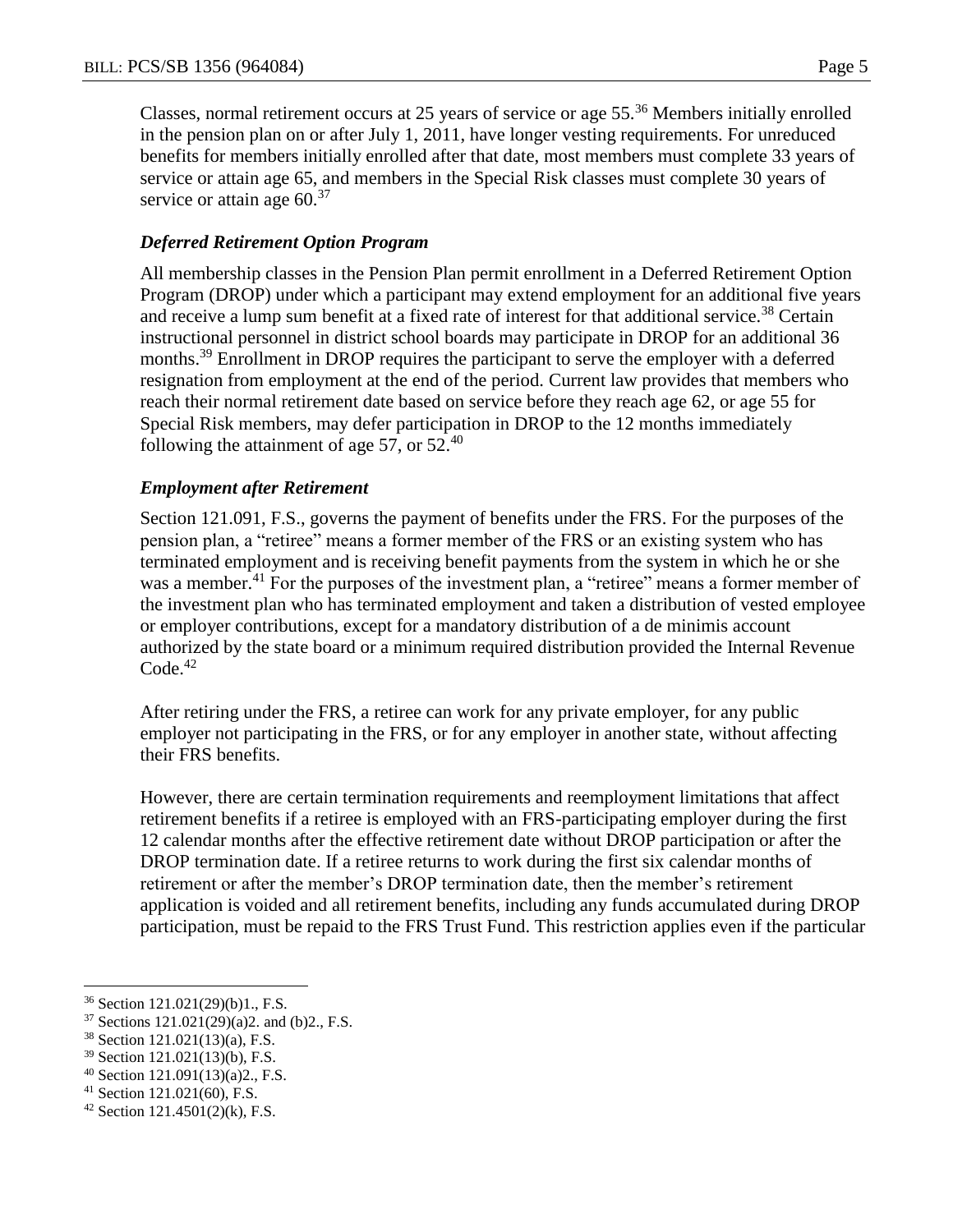$\overline{a}$ 

position held is not covered by the FRS. An FRS retiree cannot be reemployed by an FRS employer for a period of 6 months without voiding the member's retirement.

A retiree's benefit will be suspended if the retiree is hired by an FRS participating employer during the seventh through twelfth calendar months of retirement or after the DROP termination date. Beginning the thirteenth calendar month, the benefits are reinstated and no employment restrictions exist.

Suspended retirement benefits for the months a reemployed retiree is employed by an FRS employer during the reemployment limitation period are not payable to the retiree. The reemployed retiree and the employing agency are jointly and severally liable for repaying any retirement benefits the employee receives while working during this period.

There are no limits on working for an FRS employer after a retiree has been retired for 12 calendar months. If a retiree is re-employed with an FRS participating employer, the retiree will be required to sign a statement that the reemployment does not violate these provisions.<sup>43</sup>

Prior to July 1, 2010, there were various exceptions to employment with FRS-covered employers during the reemployment limitation period. All reemployment limitation exceptions that were not specific to educational institutions were closed by passage of Ch. 2009-209, L.O.F., which also extended the termination period from 1 month to 6 months immediately after retirement during which a retiree could not be reemployed with any FRS employer without voiding his retirement.

## **Legal Ambiguity for Reemployment of Instructional Personnel**

In 2011, two retired reemployed instructional personnel brought suit in Orange County, Florida to determine whether the county was required to issue professional service contracts after the employees' successfully completed three years of employment.<sup>44</sup> The Orange County Public Schools argued that s. 121.091, F.S., required the instructional personnel to be rehired on an annual contractual basis. The issue in the case centered on whether the FRS act required instructional personnel to be reemployed with an annual contract for the rest of the member's career, or whether the FRS act only pertained to the initial year of reemployment and such member may ultimately be given a professional service contract under s. 1012.33, F.S., which provided for such a contract after three years of service.

The circuit court found that the Legislature intended for retired teachers to be rehired on the same terms as newly hired teachers. At that time, newly hired teachers were placed on an initial annual contract and after serving three years in the district, received a professional service contract.

The Orange County School Board appealed the final judgment to the Fifth District Court of Appeal arguing that the trial court erred and that s. 121.091, F.S., precludes the school board

<sup>&</sup>lt;sup>43</sup> The information in this section of the bill analysis comes from the FRS Pension Plan: Deferred Retirement Option Program Handbook, 2014 edition, located at<https://www.rol.frs.state.fl.us/forms/drop-guide.pdf> and the FRS Pension Plan member Handbook, 2013 edition, located at [https://www.rol.frs.state.fl.us/forms/member\\_handbook.pdf.](https://www.rol.frs.state.fl.us/forms/member_handbook.pdf) *See also* ss. 121.091(9), 121.122, and 1012.01(2), F.S.

<sup>&</sup>lt;sup>44</sup> A copy of the circuit court decision is on file with the Senate Government Oversight and Accountability Committee.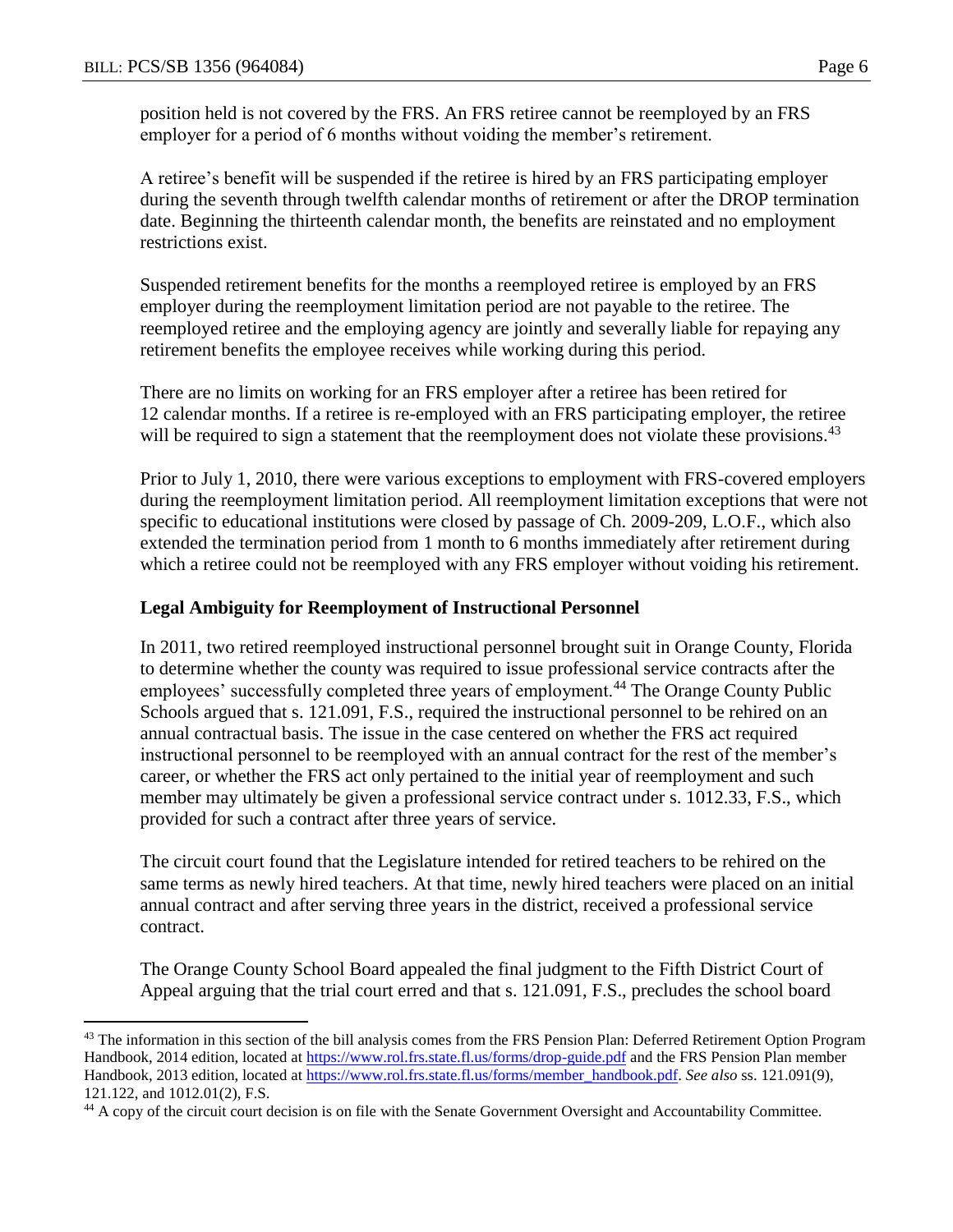from ever issuing a contract longer than an annual contract when employing retired instructional personnel.<sup>45</sup> The Fifth District Court of Appeal, however, agreed with the lower court and found that the limitations in s. 121.091, F.S., only apply at the time of the initial rehire.

## **III. Effect of Proposed Changes:**

Section 1 amends s. 1012.33, F.S., to allow a district school board to reemploy a retiree as instructional personnel under a 1-year probationary contract. If the retiree successfully completes the probationary contract, such employee may receive an annual contract. The bill states that the retiree is not eligible for a professional service contract.

**Section 2** provides that this bill takes effect upon becoming a law.

# **IV. Constitutional Issues:**

A. Municipality/County Mandates Restrictions:

The mandate restrictions do not apply because the bill does not require counties and municipalities to spend funds, reduce counties' or municipalities' ability to raise revenue, or reduce the percentage of a state tax shares with counties and municipalities.

B. Public Records/Open Meetings Issues:

None.

C. Trust Funds Restrictions:

None.

#### **V. Fiscal Impact Statement:**

A. Tax/Fee Issues:

None.

 $\overline{a}$ 

B. Private Sector Impact:

The private sector impact of PCS/SB 1356 is indeterminate.

C. Government Sector Impact:

The bill has no impact on state funds. The bill may have an impact on school districts since districts will not be required to provide professional services contracts for instructional personnel who are rehired after retiring from the FRS.

<sup>45</sup> *Orange County School Board v. Rachman and Schuman*, 87 So.3d 48 (Fla. 5th DCA 2012).